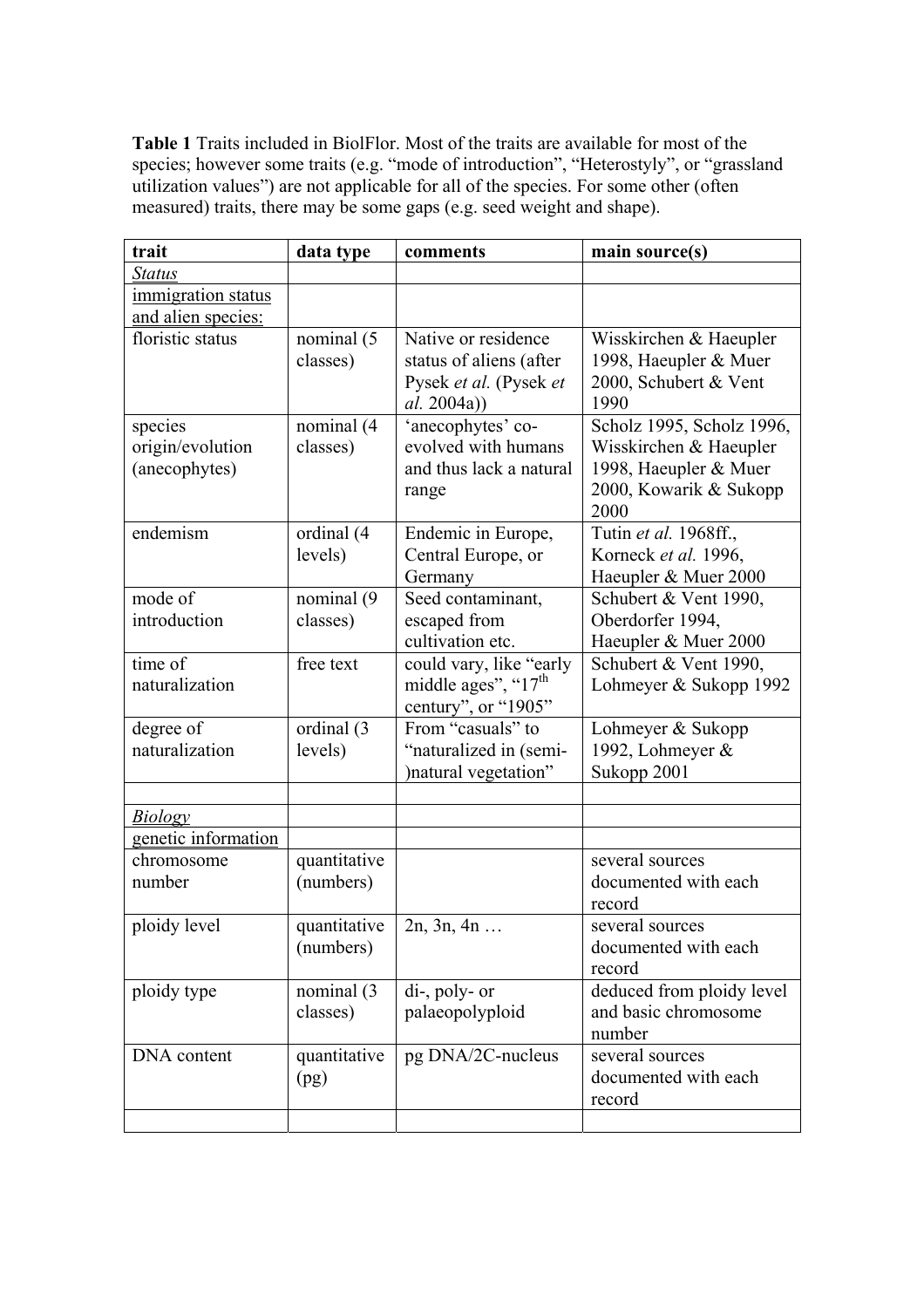| trait                                                    | data type                | comments                                                                                           | main source(s)                                                                                                                                |
|----------------------------------------------------------|--------------------------|----------------------------------------------------------------------------------------------------|-----------------------------------------------------------------------------------------------------------------------------------------------|
| phylogeny                                                | text string              | phylogenetic<br>supertree; data format<br>compatible with<br>CAIC                                  | compiled from over 200<br>sources                                                                                                             |
|                                                          |                          |                                                                                                    |                                                                                                                                               |
| morphology of                                            |                          |                                                                                                    |                                                                                                                                               |
| vegetative organs<br>life form                           |                          | Classification                                                                                     |                                                                                                                                               |
|                                                          | nominal (9)<br>classes)  | according to the<br>location of the<br>perennating organs<br>according to (de Mera<br>et al. 1999) | assigned by Krumbiegel<br>after personal observations<br>Krumbiegel 1998,<br>Krumbiegel 1999,<br>Krumbiegel 2002 and<br>several other sources |
| life span number of<br>generative<br>reproduction cycles | ordinal (5<br>levels)    | Ranging from annual<br>to perennial-<br>pollacanthic                                               | assigned by Krumbiegel<br>after personal observations<br>Krumbiegel 1998,<br>Krumbiegel 1999,<br>Krumbiegel 2002 and<br>several other sources |
| vegetative<br>propagation and<br>dispersal               | nominal (18<br>classes)  |                                                                                                    | assigned by Krumbiegel<br>after personal observations<br>Krumbiegel 1998,<br>Krumbiegel 1999,<br>Krumbiegel 2002 and<br>several other sources |
| storage organs                                           | nominal (18)<br>classes) |                                                                                                    | assigned by Krumbiegel<br>after personal observations<br>Krumbiegel 1998,<br>Krumbiegel 1999,<br>Krumbiegel 2002 and<br>several other sources |
| shoot<br>metamorphoses                                   | nominal (17<br>classes)  |                                                                                                    | assigned by Krumbiegel<br>after personal observations<br>Krumbiegel 1998,<br>Krumbiegel 1999,<br>Krumbiegel 2002 and<br>several other sources |
| root<br>metamorphoses                                    | nominal (9<br>classes)   |                                                                                                    | assigned by Krumbiegel<br>after personal observations<br>Krumbiegel 1998,<br>Krumbiegel 1999,<br>Krumbiegel 2002 and<br>several other sources |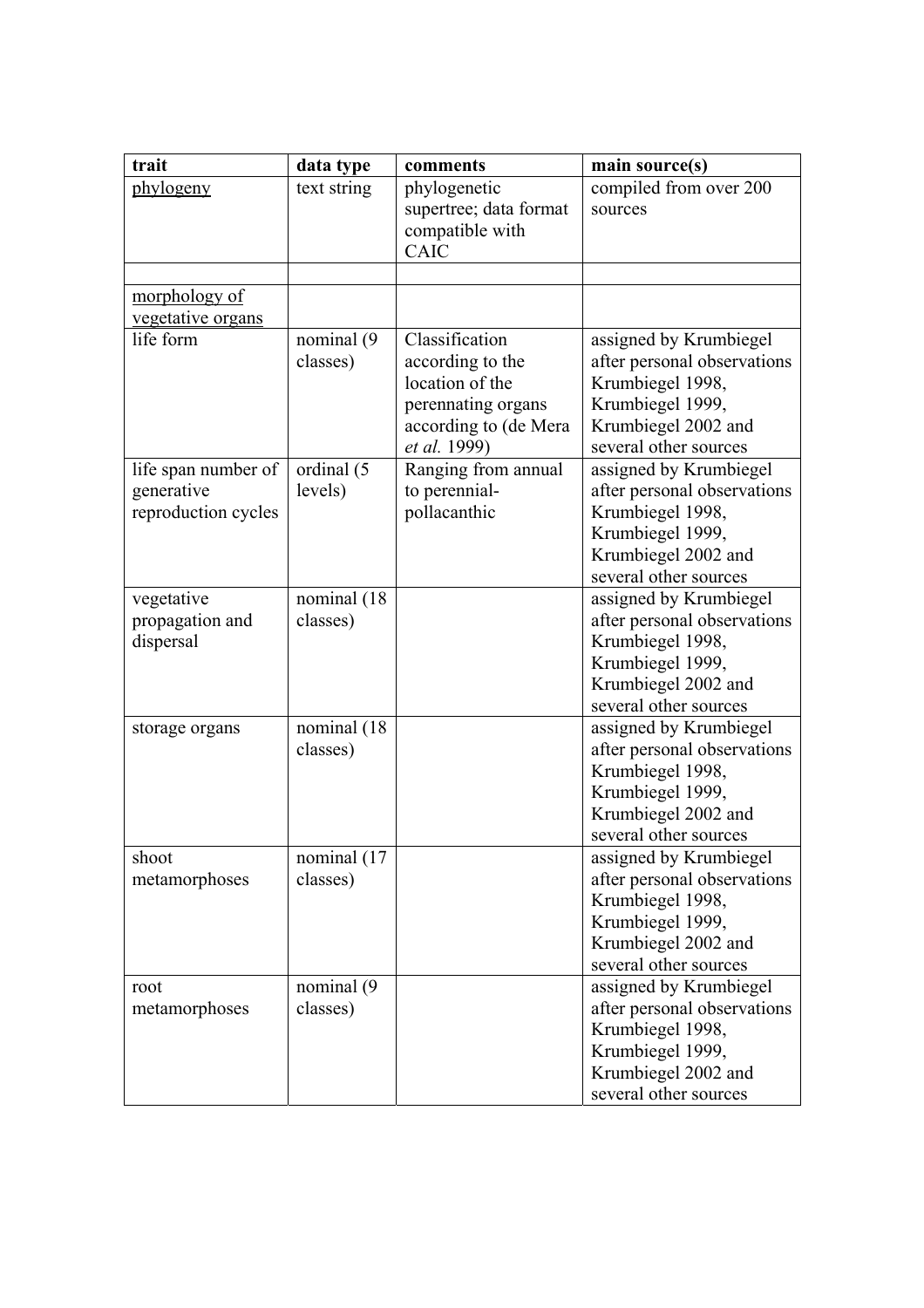| trait                                             | data type                | comments                                                                                                                            | main source(s)                                                                                                                                |
|---------------------------------------------------|--------------------------|-------------------------------------------------------------------------------------------------------------------------------------|-----------------------------------------------------------------------------------------------------------------------------------------------|
| rosette types                                     | ordinal (3<br>levels)    | ranging from<br>erosulate to rosette                                                                                                | assigned by Krumbiegel<br>after personal observations<br>Krumbiegel 1998,<br>Krumbiegel 1999,<br>Krumbiegel 2002 and<br>several other sources |
| climbing behaviour                                | nominal (4<br>classes)   |                                                                                                                                     | assigned by Krumbiegel<br>after personal observations<br>Krumbiegel 1998,<br>Krumbiegel 1999,<br>Krumbiegel 2002 and<br>several other sources |
| nutritional<br>adaptations                        | nominal (4<br>classes)   | carnivore or<br>(hemi)parasites                                                                                                     | assigned by Krumbiegel<br>Krumbiegel 2002 after<br>several sources                                                                            |
| leaf form                                         | nominal (14<br>classes)  |                                                                                                                                     | Frank & Klotz 1990 and<br>personal observation                                                                                                |
| leaf anatomy                                      | nominal (6<br>classes)   | reflects main<br>structures within a<br>leaf to fulfill specific<br>tasks (e.g. aeration,<br>water storage,<br>supporting tissues). | Ellenberg 1979, Frank $&$<br>Klotz 1990, Krumbiegel<br>2002 and personal<br>observations                                                      |
| leaf persistence                                  | ordinal (4<br>levels)    | duration from<br>emergence until cast                                                                                               | Ellenberg 1979, Ellenberg<br>1991, Frank & Klotz<br>1990, Jäger & Werner<br>2002 and personal<br>observations                                 |
| flowering<br>phenology                            |                          |                                                                                                                                     |                                                                                                                                               |
| start, end, and<br>duration of<br>flowering phase | quantitative<br>(months) | month of flowering<br>etc.                                                                                                          | Schubert & Vent 1990,<br>Oberdorfer 1994 and<br>personal observations                                                                         |
| symphenological<br>groups                         | ordinal (11<br>levels)   | groups of co-<br>flowering plant<br>species                                                                                         | Dierschke 1995                                                                                                                                |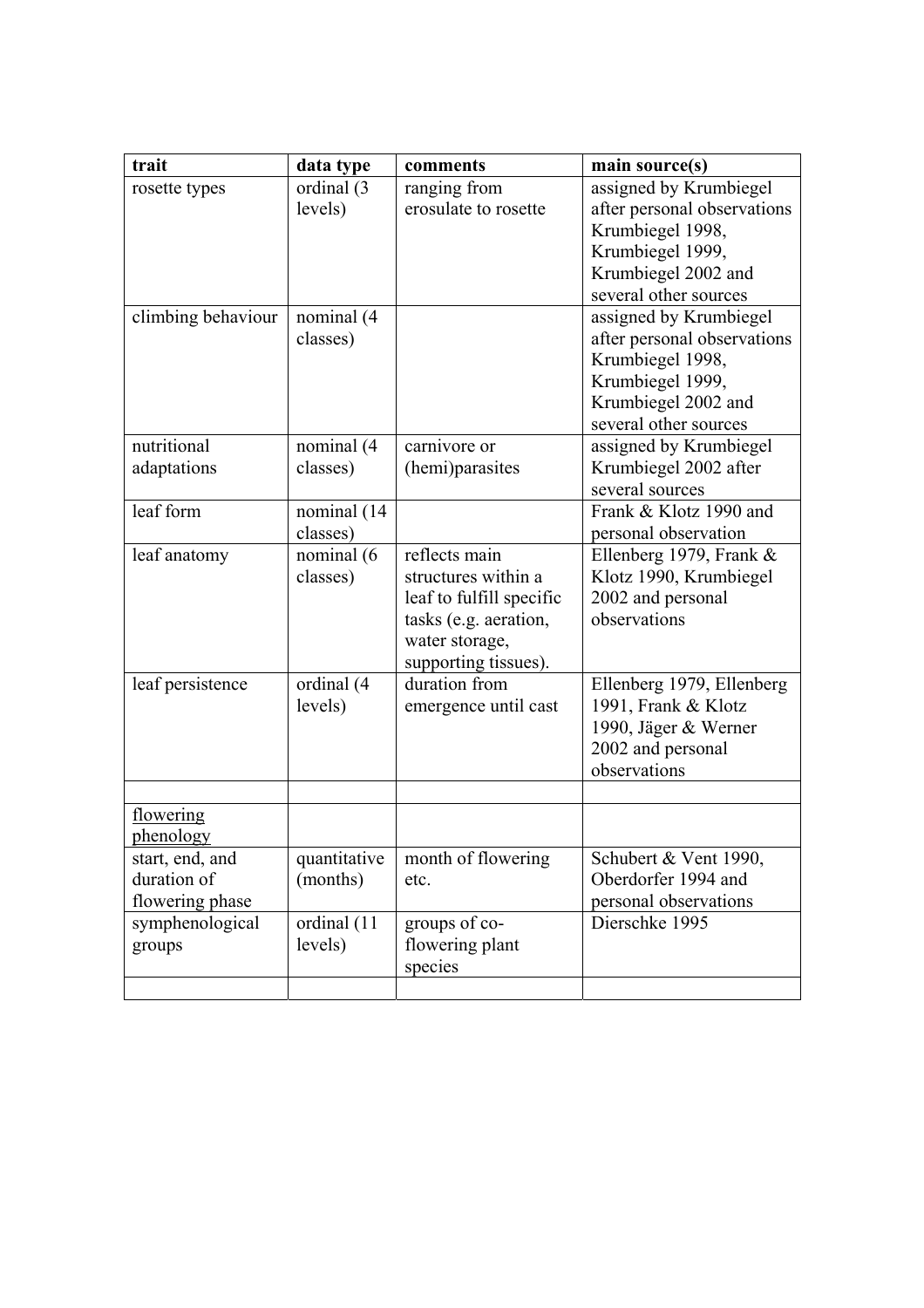| trait                | data type    | comments                            | main source(s)                          |
|----------------------|--------------|-------------------------------------|-----------------------------------------|
| floral and           |              |                                     |                                         |
| reproductive         |              |                                     |                                         |
| biology              |              |                                     |                                         |
| types of             | ordinal (5   | seeds(spores) or                    | several sources                         |
| reproduction         | levels)      | vegetative                          | documented with each                    |
|                      |              |                                     | record                                  |
| types of seed        | ordinal (4   | sexual or apomictic                 | several sources                         |
| production           | levels)      | (asexual)                           | documented with each                    |
|                      |              |                                     | record                                  |
| types of apomixis    | nominal (3   | pseudogamous or                     | several sources                         |
|                      | levels)      | autonomous                          | documented with each                    |
|                      |              |                                     | record                                  |
| spatial separation   | nominal (10  | e.g. hermaphoroditic,               | several sources                         |
| of generative        | classes)     | dioecious,                          | documented with each                    |
| organs (dicliny)     |              | gynomonoecious                      | record                                  |
| temporal separation  | ordinal (7   | ranging from                        | several sources                         |
| of sexes             | levels)      | pronounced                          | documented with each                    |
| (dichogamy)          |              | protogynous to                      | record                                  |
|                      |              | pronounced                          |                                         |
|                      |              | protandrous                         |                                         |
| types of heterostyly | nominal (5   | e.g. distyly, tristyly              | several sources                         |
|                      | classes)     |                                     | documented with each                    |
|                      |              |                                     | record                                  |
| self-incompatibility | ordinal (4   | ranging from self-                  | several sources<br>documented with each |
| (SI)                 | levels)      | compatible to self-<br>incompatible | record                                  |
| SI mechanisms        | nominal (9   | e.g. sporophytic SI,                | several sources                         |
|                      | classes)     | gametophytic SI                     | documented with each                    |
|                      |              |                                     | record                                  |
| pollen vectors       | nominal (10  | e.g. wind, self, insect             | several sources                         |
|                      | classes)     |                                     | documented with each                    |
|                      |              |                                     | record                                  |
| mating system        | ordinal (6   | ranging from                        | several sources                         |
|                      | levels)      | outcrossing to selfing              | documented with each                    |
|                      |              |                                     | record                                  |
| pollen/ovule ratio   | quantitative |                                     | several sources                         |
|                      |              |                                     | documented with each                    |
|                      |              |                                     | record                                  |
| types of reward for  | nominal (4   | nectar, pollen                      | several sources                         |
| visiting pollinators | classes)     |                                     | documented with each                    |
|                      |              |                                     | record                                  |
| flower colors        | nominal (11  |                                     | several sources                         |
|                      | $classes) +$ |                                     | documented with each                    |
|                      | free text    |                                     | record                                  |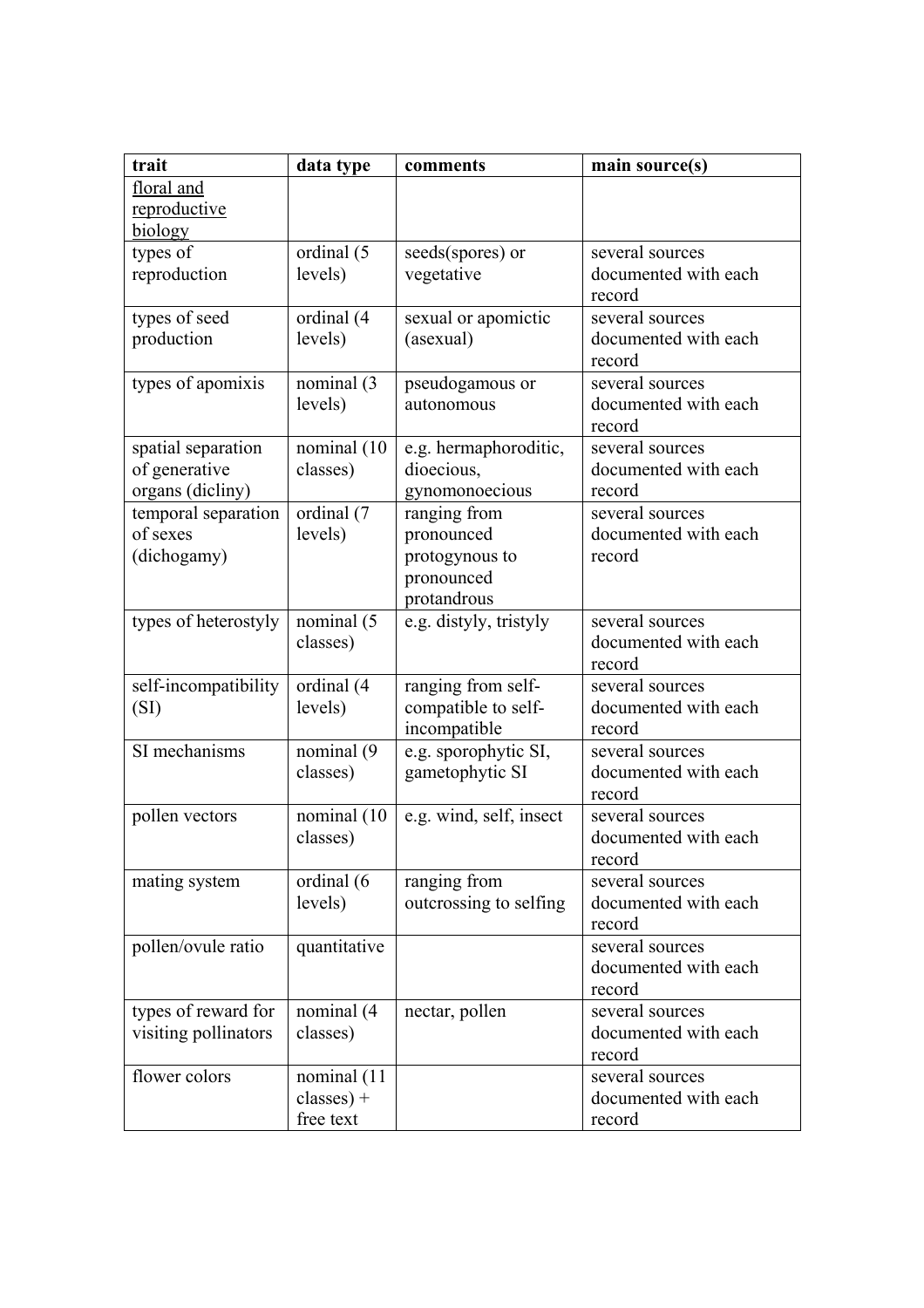| trait                       | data type               | comments                                   | main source(s)                                        |
|-----------------------------|-------------------------|--------------------------------------------|-------------------------------------------------------|
| classes and                 | ordinal (7              | separately for the                         | several sources                                       |
| respective                  | levels)                 | centre and the                             | documented with each                                  |
| percentages of UV-          |                         | periphery of the                           | record                                                |
| reflection<br>UV reflection |                         | flowers                                    |                                                       |
|                             | boolean                 |                                            | several sources<br>documented with each               |
| pattern                     |                         |                                            | record                                                |
| flower classes and          | nominal (48             | types of nectar                            | Müller 1881, Knuth 1898                               |
| main pollinators            | classes)                | bearing and                                |                                                       |
|                             |                         | pollinators                                |                                                       |
| blossom types               | nominal (46<br>classes) | morphological types                        | Kugler 1955, 1970                                     |
|                             |                         |                                            |                                                       |
| traits of seeds,            |                         |                                            |                                                       |
| fruits, generative          |                         |                                            |                                                       |
| germinules, and             |                         |                                            |                                                       |
| <u>generative</u>           |                         |                                            |                                                       |
| diaspores                   |                         |                                            |                                                       |
| fruit types                 | nominal (16             | nuts, berries, pods etc.                   | several sources                                       |
|                             | classes)                |                                            | documented with<br>species/genus and                  |
|                             |                         |                                            | personal observations                                 |
| types of generative         | nominal (16             | types of germination                       | several sources                                       |
| germinules and              | classes)                | or propagation units,                      | documented with                                       |
| diaspores                   |                         | respectively;                              | species/genus and                                     |
|                             |                         | additionally: types of                     | personal observations                                 |
|                             |                         | heteromorphism and                         |                                                       |
|                             |                         | appendages                                 |                                                       |
| weight of                   | quantitative            |                                            | personal measurements                                 |
| germinules and<br>diaspores | (mg)                    |                                            | and several sources<br>documented with                |
|                             |                         |                                            | species/genus                                         |
| length, width,              | quantitative            |                                            | personal measurements                                 |
| thickness of                | (mm)                    |                                            | and several sources                                   |
| germinules and              |                         |                                            | documented with                                       |
| diaspores                   |                         |                                            | species/genus                                         |
|                             |                         |                                            |                                                       |
| <u>ecology</u>              |                         |                                            |                                                       |
| ecological strategy         | nominal (7<br>classes)  | following the system<br>of Grime (1979) of | assigned according to life<br>history traits by Klotz |
| types                       |                         | ruderals, competitors,                     | using the methodology of                              |
|                             |                         | stress tolerators and                      | Klotz 1984.                                           |
|                             |                         | their intermediates                        |                                                       |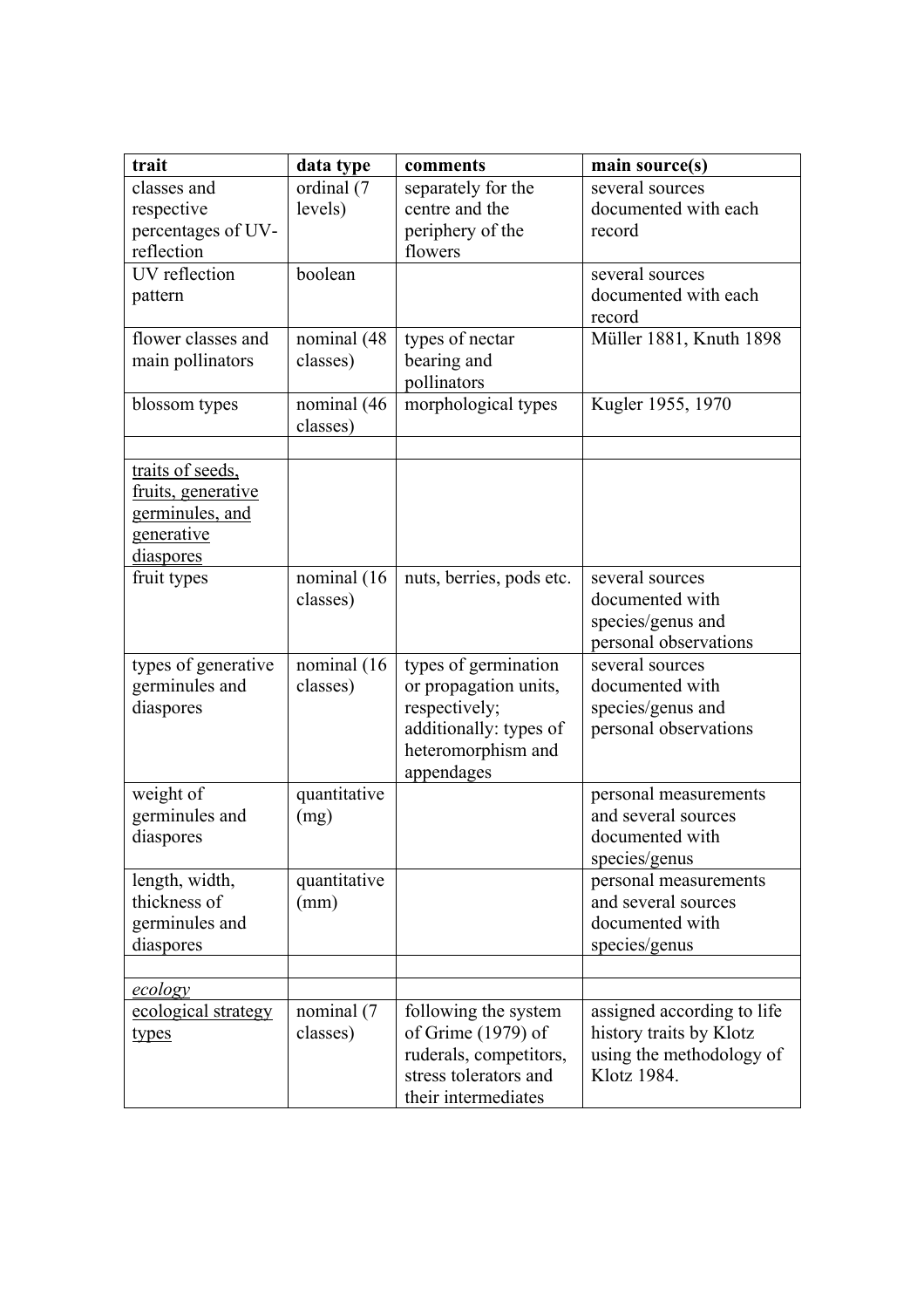| trait                 | data type   | comments                | main source(s)            |
|-----------------------|-------------|-------------------------|---------------------------|
| grassland             |             |                         |                           |
| utilization indicator |             |                         |                           |
| values for vascular   |             |                         |                           |
| grassland plant       |             |                         |                           |
| species:              |             |                         |                           |
| main habitat          | nominal (5  | classification of main  | assigned by Briemle       |
| structure types       | classes)    | grassland dominated     |                           |
|                       |             | vegetation types        |                           |
| guilds                | nominal (6  | coarse classification   | assigned by Briemle       |
|                       | classes)    | according to growth     |                           |
|                       |             | form of grassland       |                           |
|                       |             | species                 |                           |
| forage values for     | ordinal (9  | from poisonous to       | assigned by Briemle after |
| cattle                | levels)     | best forage value       | Briemle 1992              |
| forage values for     | ordinal (9  | from poisonous to       | assigned by Briemle after |
| deer                  | levels)     | best forage value       | Briemle 1996              |
| mowing tolerance      | ordinal (9  | from intolerant to very | assigned by Briemle after |
|                       | levels)     | tolerant to mowing      | Briemle & Ellenberg 1994  |
| trampling tolerance   | ordinal (9  | from intolerant to very | assigned by Briemle after |
|                       | levels)     | tolerant to trampling   | personal observation      |
| grazing tolerance     | ordinal (9  | From intolerant to      | assigned by Briemle after |
|                       | levels)     | very tolerant to        | personal observation      |
|                       |             | grazing                 |                           |
| components of a       |             |                         |                           |
| species' range:       |             |                         |                           |
| floristic zones       | ordinal (9  | latitudinal gradient    | Frank & Klotz 1990,       |
|                       | levels)     | governed by climatic    | Schubert & Vent 1990,     |
|                       |             | factors (ordered from   | Bäßler et al. 1996, Jäger |
|                       |             | north to south)         | & Werner 2002             |
| altitudinal levels    | ordinal (6  |                         | Frank & Klotz 1990,       |
|                       | levels)     |                         | Schubert & Vent 1990,     |
|                       |             |                         | Bäßler et al. 1996, Jäger |
|                       |             |                         | & Werner 2002             |
| oceanity and the      | ordinal (11 | gradient from oceanic   | Schubert & Vent 1990,     |
| corresponding         | levels)     | to continental climate  | Bäßler et al. 1996        |
| amplitude             |             |                         |                           |
| floristic regions     | nominal (25 | continents or parts     | Frank & Klotz 1990,       |
|                       | levels)     | thereof                 | Schubert & Vent 1990,     |
|                       |             |                         | Bäßler et al. 1996, Jäger |
|                       |             |                         | & Werner 2002             |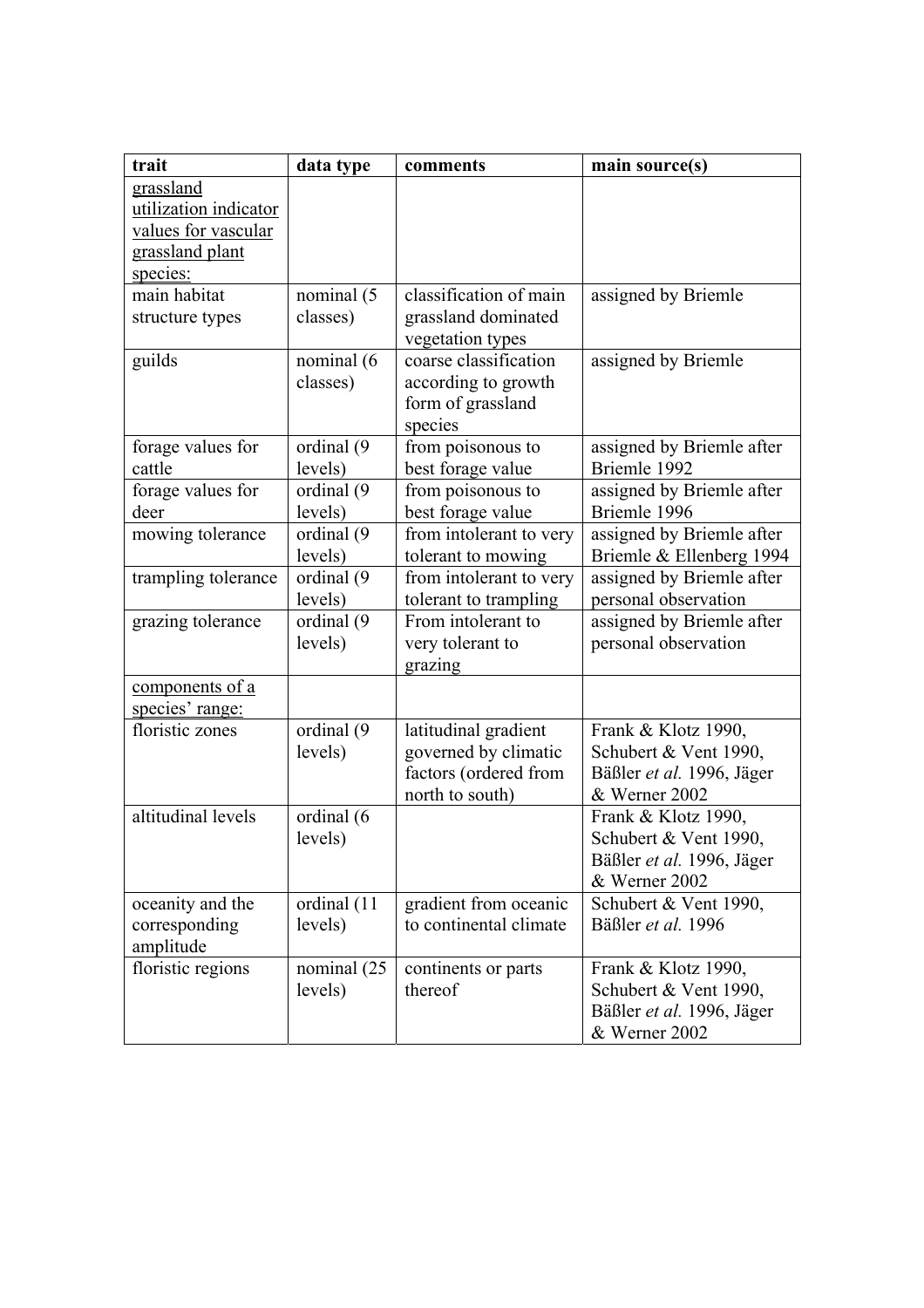| trait             | data type   | comments               | main source(s)             |
|-------------------|-------------|------------------------|----------------------------|
| indicators of     |             |                        |                            |
| human impact onto |             |                        |                            |
| vegetation        |             |                        |                            |
| hemeroby          | ordinal (7  |                        | Frank & Klotz 1990,        |
|                   | levels)     |                        | corrected and further      |
|                   |             |                        | assigned by Klotz          |
| urbanity          | ordinal (5  | ranges from species    | assigned by Klotz after    |
|                   | levels)     | exclusively outside    | comparative analyses       |
|                   |             | urban areas to those   |                            |
|                   |             | exclusively within     |                            |
|                   |             | urban areas            |                            |
| habitats of the   | nominal     | habitat types are      | Haeupler & Muer 2000       |
| plants            | (529)       | hierarchically         |                            |
|                   | classes)    | classified (nested)    |                            |
| phytosociological | nominal (66 | vegetation types using | assigned by Klotz $&$ Kühn |
| affiliation       | classes)    | phytosociological      | after the system of        |
|                   |             | classes                | Schubert et al. 2001       |

## **References**

- Bäßler, M., Jäger, E.J., & Werner, K. (1996) *Rothmaler, Exkursionsflora von Deutschland. Gefäßpflanzen: Grundband*, Vol. 2. Fischer, Jena.
- Briemle, G. (1992) Methodik der quantitativen Vegetationsaufnahme im Grünland. *Naturschutz und Landschaftsplanung* **24**, 31-34.
- Briemle, G. (1996) *Farbatlas Kräuter und Gräser in Feld und Wald*. Ulmer, Stuttgart.
- Briemle, G. & Ellenberg, H. (1994) Zur Mahdverträglichkeit von Grünlandpflanzen. Möglichkeiten der praktischen Anwendung von Zeigerwerten. *Natur und Landschaft* **69**, 139-147.
- de Mera, A.G., Hagen, M.A., & Orellana, J.A.V. (1999) Aerophyte, a new life form in Raunkiaer's classification? *Journal of Vegetation Science* **10**, 65-68.
- Dierschke, H. (1995) Phänologische und symphänologische Artengruppen von Blütenpflanzen in Mitteleuropa. *Tuexenia* **15**, 523-560.
- Ellenberg, H. (1979) *Zeigerwerte der Gefäßpflanzen Mitteleuropas*, 2 edn. Scripta Geobotanica **9**. Goltze, Göttingen.
- Ellenberg, H. (1991) *Zeigerwerte von Pflanzen in Mitteleuropa*, 1 edn. Scripta Geobotanica **18**. Goltze, Göttingen.
- Frank, D. & Klotz, S. (1990) Biologisch-ökologische Daten zur Flora der DDR. *Wissenschaftliche Beiträge der Martin-Luther-Universität* **P 41**, 1-167.
- Grime, J.P. (1979) *Plant strategies and vegetation processes*. Wiley, Chichester.
- Haeupler, H. & Muer, T. (2000) *Bildatlas der Farn- und Blütenpflanzen Deutschlands*. Ulmer, Stuttgart.
- Jäger, E.J. & Werner, K. (2002) *Rothmaler, Exkursionsflora von Deutschland. Gefäßpflanzen: Kritischer Band*, Vol. 4. Spektrum, Berlin.